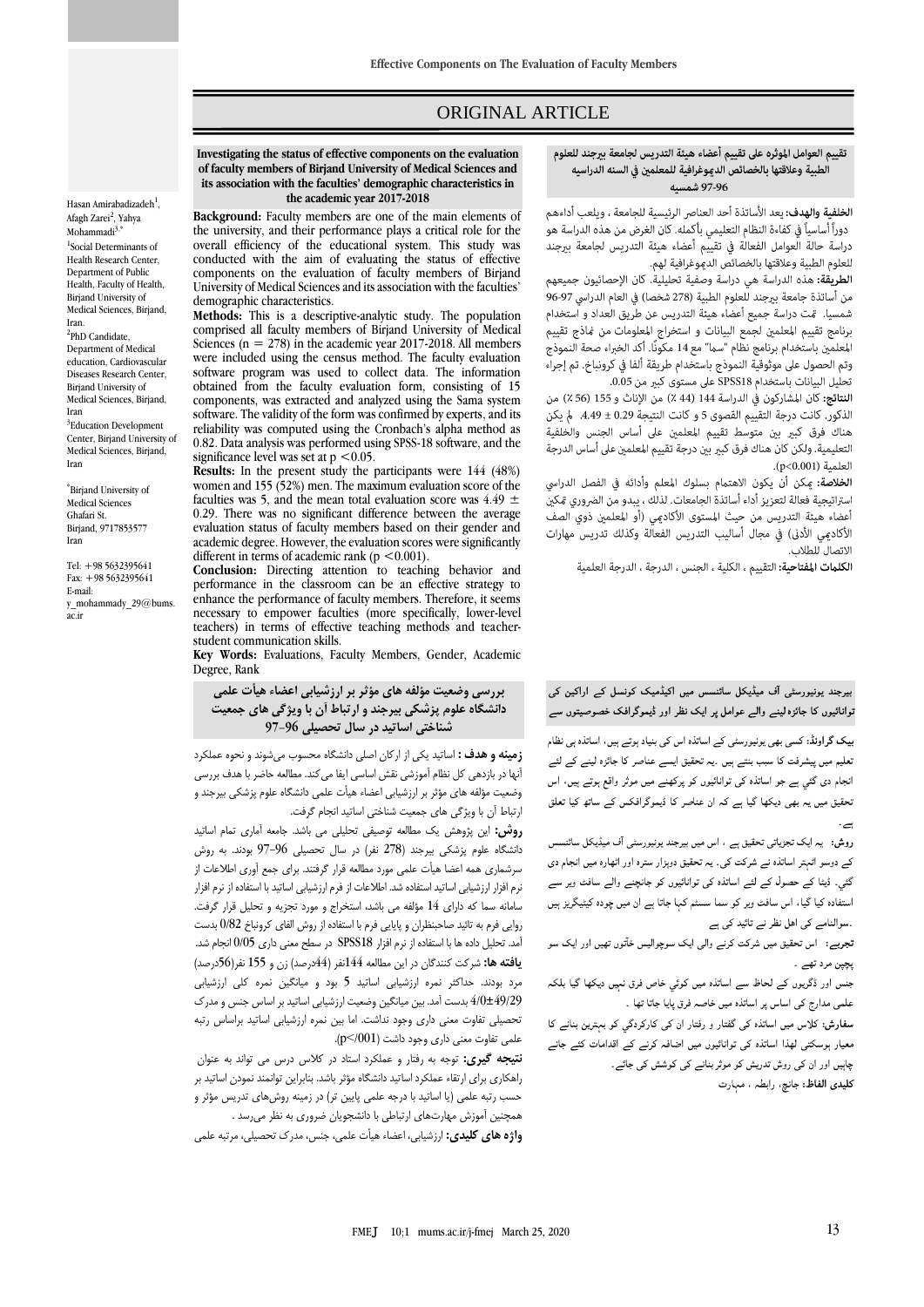#### **INTRODUCTION**

In today's world, universities and higher education institutions are infused with the three main missions of education, research, and service delivery. Given the important role played by these institutions in the economic, social, cultural, and political sectors of society, it would be an undeniable necessity to ensure the quality of their performance in order to avoid wasting human and material of the organization and to have the ability to compete in future where quality is the most crucial component of any organization's survival. Alongside this, a consideration of the human resource performance status through student evaluation of faculty members can help improve the health system of the country (1).

Education is a complex process and a simplistic approach which can lead to wasted resources and efforts so that it can result in failure. Therefore, the development of education and its transformation requires an understanding of the education process and an awareness of new ways of its implementing (2). In order to meet these challenges, higher education needs to direct attention to maintaining, improving, and enhancing the quality of the higher education environment (1). It needs to continually assess its processes and performances via valid criteria and tools (1).

Quality in higher education is a dynamic and multifaceted issue that its perpetual promotion should be planned by policy-makers (3). In recent decades, attention to quality improvement in higher education has increased dramatically, and to achieve quality improvement, the role of evaluation is undeniable. Accordingly, academic systems in different countries seek to continually improve the quality of their system by applying evaluation methods (4). Attention to the indicators of effective teaching is one of the key issues for the Evaluation Committee of Education Development Centers in universities of medical sciences. One of the most critical methods to determine these indices is student opinion polls (5). The teacher is the most important contributor leading educational goals to success. S/He can provide students with a better learning environment by controlling various variables (6). Therefore, faculty members are the most crucial element in the higher education system, and their words and behaviors are reflected in the way they teach, as well as their teaching methods (7). The teacher is the creator of a space in which the student acquires vision, recognizes and develops his/her talents, and moves towards mastering professional and personal abilities. These changes will be based on the teacher's desirable characteristics (8).

Therefore, preparing and developing a faculty member evaluation program is an essential priority of an educational institution (9). Evaluation refers to a structured process for collecting and interpreting information that determines the fulfillment of the program's purpose and its extent (10). In this regard, educational evaluation is a formal activity designed and implemented to determine the quality and efficiency of an educational program or process (11). Fesharakinia et al. (12) believed that students are the only people who are directly trained by faculty members, so the students suit as best evaluators of faculty members.

According to some researchers, student evaluation is the only tangible source and the best type of evaluation, because the behavior and performance of teachers in the educational environment are judged by different groups of students. Given their direct presence in the educational setting, students have a more closer relationship than other judgmental agents, and their attitude to the characteristics of a good teacher can have a significant impact on learning process (13). The official use of the student evaluation of faculties initiated in 1960s and has expanded ever since. It is nowadays used as a major resource for faculty evaluation in the teaching practice (14).

Despite the importance of this issue and the prevalence of this method of evaluation in Iranian medical universities, and given the widespread concerns and objections of teachers to the forms available in universities, it is necessary for universities to re-design the current forms by considering students' expectations of faculty members. They should identify the factors that influence teacher evaluation from the students' perspective and develop evaluation forms in line with this information to bring teachers' assessment results closer to reality and pave the ground for fulfilling the goal of improving the educational system quality. To this end, they should first gather information about students' views about qualified teachers and then develop new or redesign the available forms (15). Therefore, it is important to consider students' characteristics, subjects, environmental conditions, facilities, and the phenomenon of score inflation in the process of evaluating students' learning to increase accuracy in the evaluation of teaching quality, as well as to improve faculty evaluation. The impact of these issues on all stakeholders, students, faculty members, and administrators is undeniable. Therefore, evaluation as one of the functions of academic management that plays a vital role in proper planning, successful implementation of educational programs, and improvement of the quality of education in universities. One of the tasks of the evaluation unit is the continuous evaluation of faculty members from students' perspective. On the other hand, the students' awareness of the importance of evaluation can encourage them to complete the relevant forms with greater precision. Accordingly, the present study investigated the status of effective factors on the evaluation of faculty members of Birjand University of Medical Sciences using the Sama system in the academic year 2017-2018.

### **METHODS**

This is a descriptive-analytical study. The statistical population comprised all faculty members of Birjand University of Medical Sciences ( $n = 278$ ) in the academic year 2017-2018, being incorporated via the census method. Inclusion criterion was all faculty members of Birjand University of Medical Sciences, and exclusion criterion included faculty members working part-time in the university. The teachers' evaluation software was used for data collection using the 14-item teacher evaluation form in the Sama software. The items/components included timely presence and observance of class time; attention to student attendance; ability to manage, controlling and running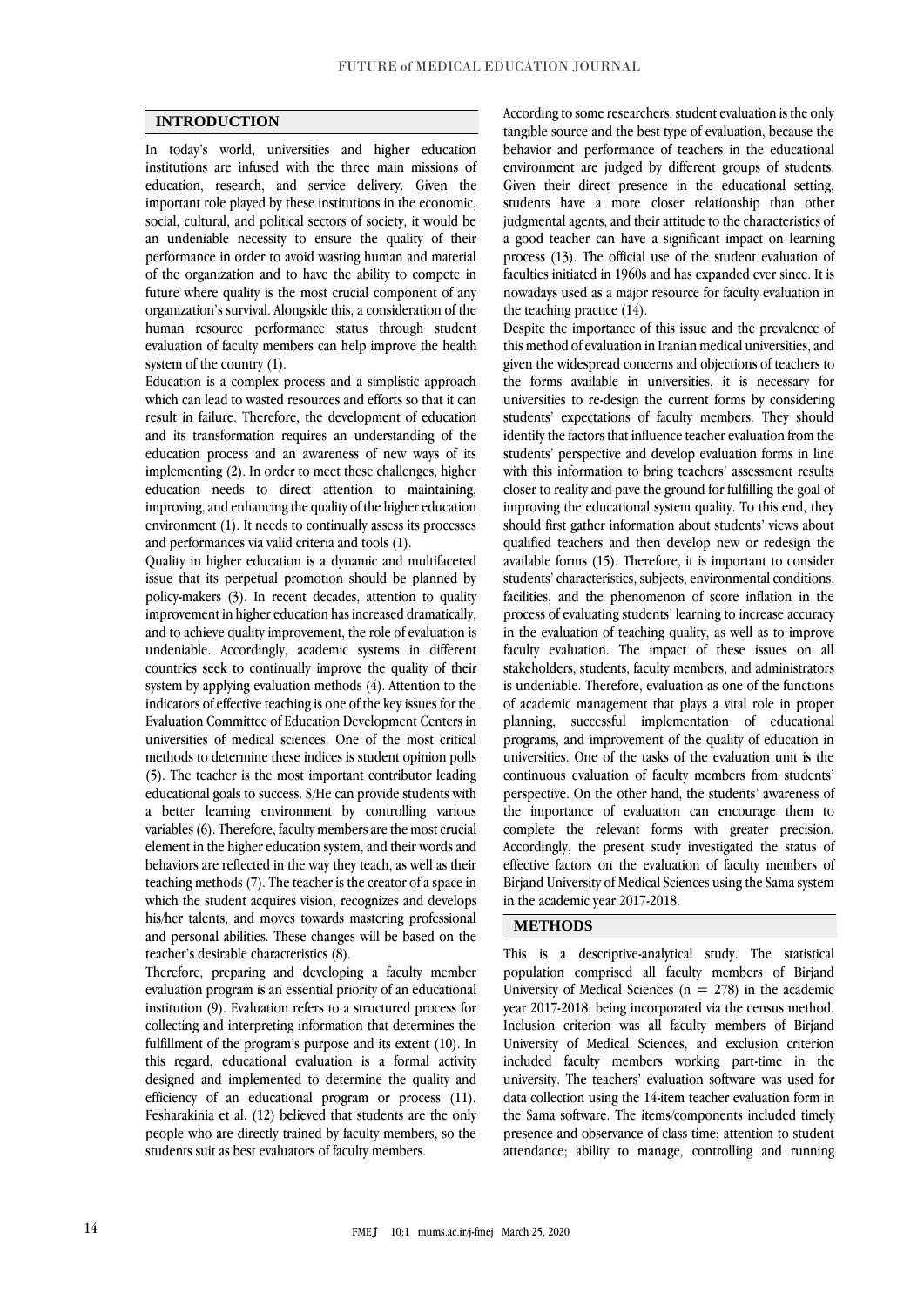classes; being mastered in course content; applying new scientific resources in teaching and encouraging students to study these resources; outlining the objectives of the lesson by presenting a lesson plan; applying the course materials and using appropriate and varied teaching methods (with appropriate examples) to convey the concepts of the lesson; the ability to convey the contents of the lesson intelligibly; the order and logical continuity of the material presented; employing teaching aids within the scope and proportionate to the lesson; motivating the students to study more and participate more actively in class discussions; encouraging students to participate in the discussions (if needed); summarizing the presented contents at the end of the class; assessment of student learning during the semester through appropriate questions; and using teaching aids if needed. The validity of the questionnaire was confirmed by medical education experts, and the reliability of the questionnaire was determined by Cronbach's alpha method as 0.82. Data were analyzed by SPSS-18 software using descriptive statistics (mean, standard deviation, and frequency), independent ttest and analysis of variance.

#### **RESULTS**

The participants in the present study were 144 (44%) women and 155 (56%) men. Frequency distribution of faculty members in terms of academic degree involved 49 master's (17.6%), 89 PhDs (32.1%), 87 specialists (31.2%), and 53 subspecialists (19.1%). The frequency distribution of faculty members in terms of academic rank included 49 instructors (17.6%), 153 assistant professors (55.5%), 61 associate professors (21.9%), and 15 professors (5%). One-sample t-test was used to determine the factors affecting the evaluation of faculty members. The results showed that all the components of evaluation of faculty members from the students' point of view were in a desirable status, and the average score obtained was higher than the hypothetical average score 3. Therefore, it can be maintained that the factors influencing the evaluation of the faculty members of Birjand University of Medical Sciences from the students' point of view were at a desirable level or higher (Table 1).

Independent t-test was used to compare the mean score of faculty members' evaluation based on gender. The results showed that there was no significant difference between the total score of faculty members' evaluation in terms of gender  $(p > 0.05)$  (Table 2).

Analysis of variance was applied to compare the mean score of faculty members' evaluation based on their degree and academic rank. The results showed that there was no significant difference between the total score of faculty members' evaluation in terms of their academic degree (p> 0.05). However, there was a significant difference between the total score of faculty members' evaluation based on their academic rank. According to the Tukey post-hoc test, a significant difference was found between the mean total score of faculty members with the ranks of instructor and full professor and those with the ranks of assistant and associate professor ( $p \le 0.05$ ) (Table 3).

## **DISCUSSION**

In educational systems, evaluation and its development are among the most widespread issues in the educational process and is one of the most critical priorities of educational institutions. Improving the planning of educational activities and enhancing the quality of the

|                | Table 1. Mean scores of effective factors on faculty members' evaluation based on single-sample t-statistic                                                              |      |                              |                     |  |  |  |  |
|----------------|--------------------------------------------------------------------------------------------------------------------------------------------------------------------------|------|------------------------------|---------------------|--|--|--|--|
| <b>Row</b>     | Component                                                                                                                                                                | Mean | <b>Standard</b><br>deviation | <b>Significance</b> |  |  |  |  |
|                | Timely presence and observance of class time                                                                                                                             | 4.56 | 0.31                         | 0.0001              |  |  |  |  |
| 2              | Attention to student attendance                                                                                                                                          | 4.60 | 0.24                         | 0.0001              |  |  |  |  |
| 3              | Ability to manage, control, and run the class                                                                                                                            | 4.56 | 0.29                         | 0.0001              |  |  |  |  |
| 4              | Mastery of course content                                                                                                                                                | 4.54 | 0.30                         | 0.0001              |  |  |  |  |
| $\overline{5}$ | Applying new scientific resources in teaching and encouraging students to study these<br>resources                                                                       | 4.48 | 0.30                         | 0.0001              |  |  |  |  |
| 6              | Outlining the objectives of the lesson by presenting a lesson plan                                                                                                       | 4.51 | 0.29                         | 0.0001              |  |  |  |  |
| $\overline{7}$ | Applying the course materials in an applied manner and using appropriate and varied<br>teaching methods (with appropriate examples) to convey the concepts of the lesson | 4.49 | 0.31                         | 0.0001              |  |  |  |  |
| 8              | The ability and skill to convey the contents of the lesson intelligibly                                                                                                  | 4.49 | 0.32                         | 0.0001              |  |  |  |  |
| 9              | The order and logical continuity of the material presented                                                                                                               | 4.50 | 1.30                         | 0.0001              |  |  |  |  |
| 10             | Employing teaching aids within the scope of and proportionate to the lesson                                                                                              | 4.48 | 0.30                         | 0.0001              |  |  |  |  |
| 11             | Motivating the students to study more and participate more actively in class discussions                                                                                 | 4.46 | 0.35                         | 0.0001              |  |  |  |  |
| 12             | Encouraging students to participate in the discussions (if needed)                                                                                                       | 4.46 | 0.35                         | 0.0001              |  |  |  |  |
| 13             | Summarizing the presented contents at the end of the class                                                                                                               | 4.48 | 0.31                         | 0.0001              |  |  |  |  |
| 14             | Assessment of student learning during the semester through appropriate questions                                                                                         | 4.52 | 0.37                         | 0.0001              |  |  |  |  |
| 15             | Using teaching aids if needed                                                                                                                                            | 4.40 | 0.37                         | 0.0001              |  |  |  |  |
| 16             | Total score                                                                                                                                                              | 4.48 | 0.30                         | 0.0001              |  |  |  |  |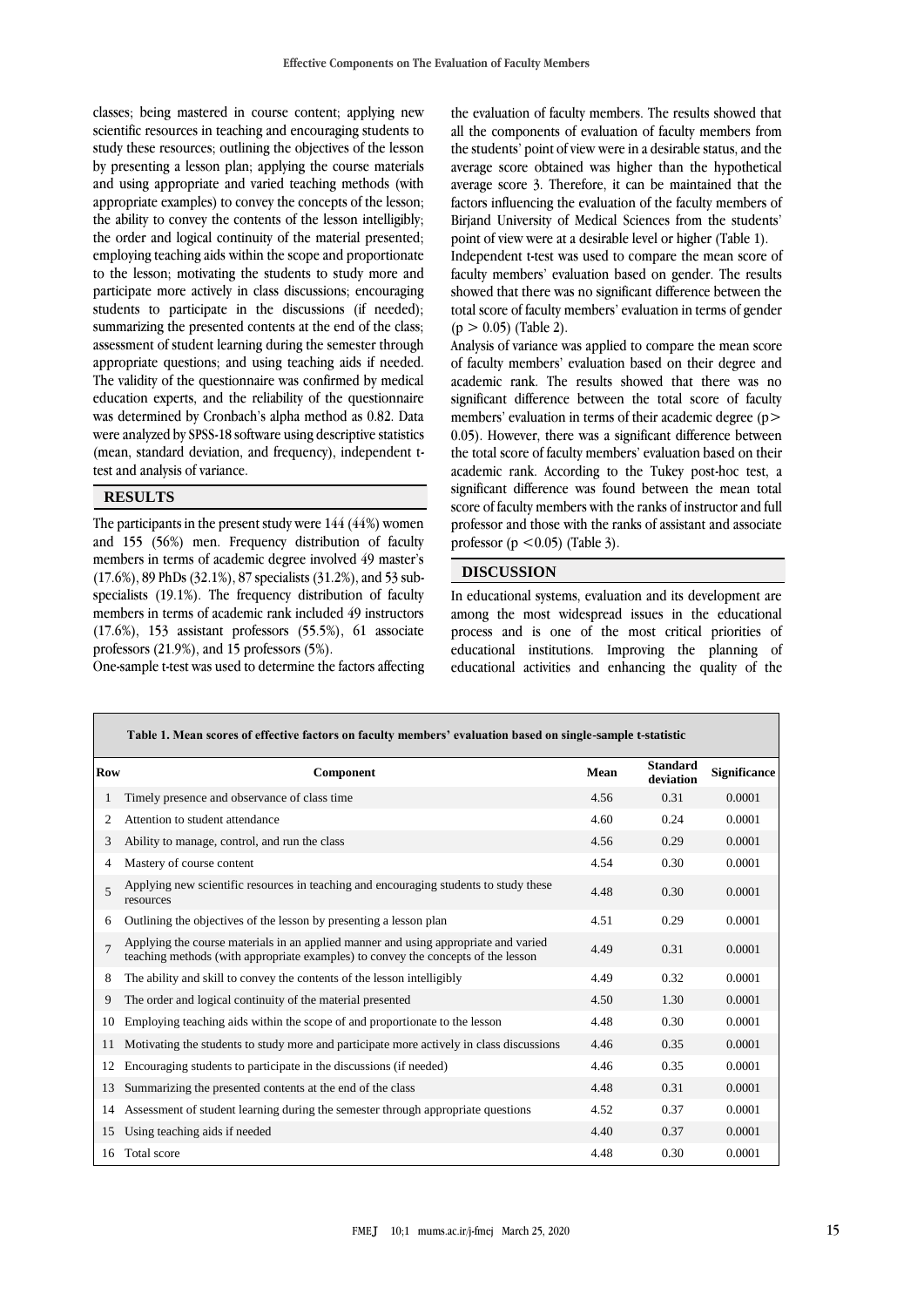|          | Table 2. Comparison of the mean score of faculty members' evaluation based on gender |            |                           |      |                     |  |  |  |  |
|----------|--------------------------------------------------------------------------------------|------------|---------------------------|------|---------------------|--|--|--|--|
| Variable | <b>Dimension</b>                                                                     | Mean score | <b>Standard deviation</b> |      | <b>Significance</b> |  |  |  |  |
| Gender   | Woman                                                                                | 4.47       | 0.30                      | 1.09 | 0.275               |  |  |  |  |
|          | Man                                                                                  | 4.51       | 0.28                      |      |                     |  |  |  |  |

| Table 3. Comparison of the mean total scores of faculty members' evaluation based on their academic degree and rank |                     |                   |                           |       |                     |  |  |  |
|---------------------------------------------------------------------------------------------------------------------|---------------------|-------------------|---------------------------|-------|---------------------|--|--|--|
| <b>Variable</b>                                                                                                     | <b>Dimension</b>    | <b>Mean score</b> | <b>Standard deviation</b> | f     | <b>Significance</b> |  |  |  |
|                                                                                                                     | Master's            | 4.36              | 0.309                     | 1.023 | 0.126               |  |  |  |
|                                                                                                                     | <b>PhD</b>          | 4.41              | 0.321                     |       |                     |  |  |  |
| Degree                                                                                                              | Specialty           | 4.32              | 0.289                     |       |                     |  |  |  |
|                                                                                                                     | Subspecialty        | 4.42              | 0.321                     |       |                     |  |  |  |
|                                                                                                                     | Instructor          | 4.21              | 0.312                     | 2.033 | 0.03                |  |  |  |
| Rank                                                                                                                | Assistant professor | 4.63              | 0.314                     |       |                     |  |  |  |
|                                                                                                                     | Associate professor | 4.52              | 0.325                     |       |                     |  |  |  |
|                                                                                                                     | Full professor      | 4.23              | 0.286                     |       |                     |  |  |  |

educational system are based on the teacher evaluations (16). In general, the evaluation of faculty members is a form of educational evaluation that determines the degree to which the faculty members have succeeded in achieving educational goals. Using students' opinions is a common practice in universities of medical sciences. The teacher evaluation process is influenced by several factors, and various scholars and researchers have mentioned several factors in their studies. In this study, the triple factors of students' scores in the relevant course, gender of the teacher, academic degree and rank of the faculties were investigated. The results showed that the components affecting the evaluation of the faculty members of Birjand University of Medical Sciences from the students' perspective have an appropriate status. In their study, Turk Zadeh et al. (15) showed that the most essential characteristics of any good teacher from the students' perspective are his or her academic mastery of the subject matter, good expression, and lesson organization and arrangement. Therefore, teachers with higher educational degrees and specialty generally tend to be more proficient in class and will also be successful in creating a positive attitude of students toward themselves. Fesharakinia et al. (12) showed that the most crucial priority of the quality of a faculty's teaching from students' perspective is the ability to convey and make understood the contents of the lesson.

The teacher's personality traits have also been emphasized among influencing factors on student evaluation of the faculties. This finding indicates that in addition to scientific mastery, self-confidence, good temperament, personality and manner of the teachers are other important variables that influence students' evaluation of the faculty members. Accordingly, it can be proposed that the personality, manner, and behavior of the teacher in the classroom are highly conducive to increasing students' enthusiasm and motivation

for learning, education, and ultimately improving the quality of learning and teaching. Therefore, when the teacher has a good behavior but is considered scientifically weak and inadequate, s/he cannot be accepted by the learners. It is because academic discipline, the teacher's expertise, and mastery of the subject and contents of the course are considered to be the most essential characteristics of every teacher. Dargahi et al.'s (17) research determined the criteria of a capable teacher for students as mastery of the subject matter, the ability of expression and conveyance of educational materials, respect for the student's personality, patience, good temperament, conscientiousness, and accountability.

In students' evaluation of the faculty, the interrelationship between faculty members and students is important. According to the literature, the interactions between faculty and students will also affect intellectual development, quality of learning, and overall student satisfaction. These interactions will also affect learners' scientific achievements, such as problem-solving skills, as well as their efforts to achieve educational goals. In a study by Abedini et al. (18), the major characteristics of a good faculty were evaluated on a 5-point Likert attitude scale, and comprised good expression, good temperament, and mastery of the subject matter.

According to a research study by Ghorbani et al. (19), the most significant characteristics of an empowered faculty member from the students' perspective were the mastery of the subject, the manner of expression, organization and arrangement of the lesson, and interest in teaching, while determination and rigor, interest in research, and teaching history were among the characteristics that the students rated the least.

From the students' perspectives, classroom management is considered as an effective factor in teachers' evaluation.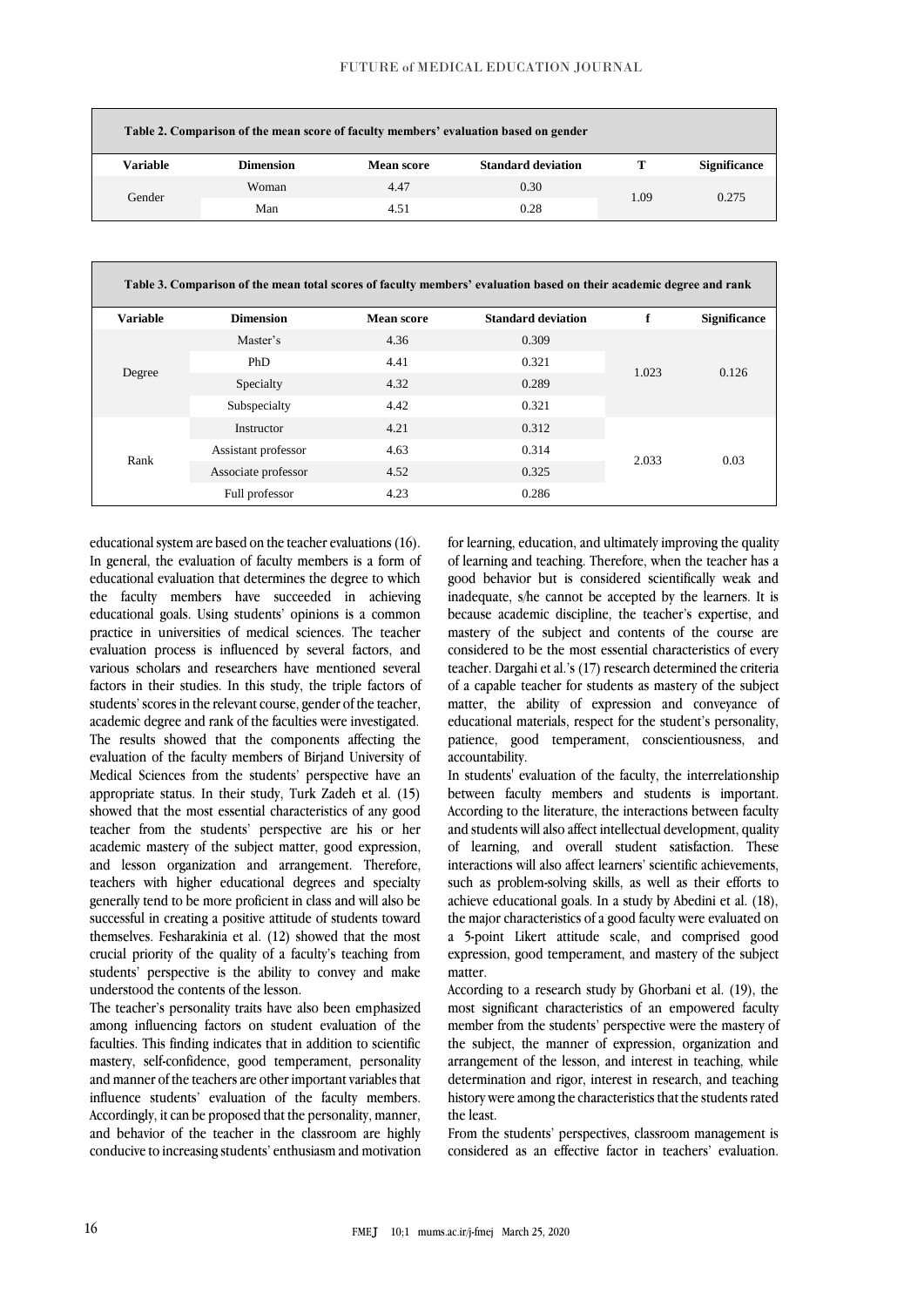Faculties usually apply a particular type of management style, depending on the requirements and circumstances of each class, so that learners can react to it because of their personality traits and motivational principles and their perceptions of the teacher and the classroom. Consequently, classroom management becomes a process of interactive action and reaction from which learners do not see themselves as separated. This effect, in turn, manifests itself in their behavior and reaction to the teacher.

Classroom attendance is another component of classroom management evaluation from the students' perspective. Turk Zadeh et al. stated that teacher's strict and excessive control of the classroom is contributory to lowering his/her score. Jamshidi et al. (20) stated that rigor and strict control of students is not a confounding factor for the analysis of faculty evaluation results, but instead it leads to the students' disinterest in the course being taught. Another element that is evaluated by students in the classroom is the ability to control and manage the classroom. A group of researchers have found that the ability to control the class increases student engagement in classroom activities. It will also affect the attitude of the students towards the teacher.

The results also showed that there is no significant difference between the teachers' evaluation scores based on their gender and degree. The results also showed that there was a significant difference between the teachers' evaluation scores in terms of academic rank. This finding is inconsistent with the results of Amini et al. (21) and Arbooni et al. (22)'s studies. Numerous studies have shown that the scientific abilities, teaching experience, proper education, and high qualifications of teachers are important contributors to the teaching quality. Teachers with high educational quality are also appropriately evaluated by students, meaning that there is a logical relationship between the two. Teachers with longer tenure and high academic background are more experienced in teaching process and class management. Therefore, they can better understand the classroom atmosphere and provide better quality education by effective interacting with students. Consequently, they indirectly encourage students to evaluate them more effectively. However, in the present study, the average evaluation score

of the faculties with the assistant professor rank was higher than those with full or associate professor ranks. To explain, one may highlight the fact that newly recruited teachers devote more considerable energy and greater attention to the emotional dimension of the class, whereby students have evaluated them better.

The strength of this study is that the teaching weaknesses of faculty members can be identified from the results, and an educational program can be devised in this regard. The limitations of this study included the lack of time for students to complete the questionnaire in the Sama system, which was out of control of the researcher.

Evaluation of teaching methods is a process aimed at improving teaching and promoting education by faculty members. On the other hand, feedback on evaluation results can reflect the teachers' strengths and weaknesses in teaching. Given that students are involved in the training process more than any other stakeholders and that they can comment on its merits, therefore, evaluation will be useful when incorporated as part of a comprehensive teacher evaluation program and its data are of good validity and reliability.

#### **Ethical considerations**

Ethical issues (Including plagiarism, informed consent, misconduct, data fabrication and/or falsification, double publication and/or submission, redundancy, etc.) have been completely observed by the authors.

### **ACKNOWLEDGEMENT**

The authors are grateful to the faculty members and administrators of Birjand University of Medical Sciences.

**Financial Support:** This article is based on a research project titled Evaluation of Faculty Members' Evaluation Status in Birjand University of Medical Sciences from the Perspective of Students and Related Factors in the Academic Year 2017-2018 (Code: 1235) which was funded by Birjand University of Medical Sciences.

**Conflict of Interest:** The authors declare no conflict of interests.

#### **REFERENCES**

1. Maroofi Y, Kayamanesh A, Mehr Mohammadi M, Ali Askari M; Evaluation quality of teaching in higher education: A review of some views. Journal of Curriculum Studies 2007;5: 81-112. Persian.

2. Karimi Moonaghi H, Dabbaghi F, Oskouei FK. Learning style in theoretical courses: Nursing students' perceptions and experiences. Iran J Med Educ. 2009; 9 (1): 41-53. Persian.

3. Segers M, Dochy F. Quality assurance<br>in higher education: Theoretical in higher education: Theoretical consideration and empirical evidence. Stud Educ Eval. 1996; 22 (2): 115-37.

4. Ishaqi Fatah, MR, Sadiqi Mandi F. Investigating factors related to execution desirable internal assessment in academic

departments (A review of one-hundred experience the past in Iran, the fifth conference "Quality Evaluation in the Academic System" – University Tehran - College of Technical Schools - February. 2011. Persian.<br>5 Mohamm

5. Mohammadi Khaghani M, Hosseinzadeh OA. Formation and validation of effective teaching model for professors of Tabriz University. Journal of Educational and Evaluation of Eighth 2015,31(5):77-91. Persian.<br>6. Ma

Mazloomi M, Abad SS, Rahaei Z,<br>mpoush MH. Soltani T. The Ehrampoush MH, Soltani characteristics of an expert faculty member based on the viewpoints of medical students - Yazd, Iran - 2008. Hormozgan Medical Journal 2010; 14 (3): 226-33. Persian.

7. Sanagoo A, Joibar L. Students' Viewpoints and Experiences on the Evaluation of Academic Staff in Theoretical Courses. Journal of the Medical Education Development Center of Kerman University of Medical Sciences 2010; 7 (1): 57- 69. Persian.<br>8. Gillespie M. Student-teacher Student-teacher connection: A place of opportunity. J Adv Nurse 2005; 52 (2): 211-19.

Gien-Lant T. Evaluation of faculty teaching efficiency towards accountability in education. Nurs Edu. 1991; 30: 92-95.

10. Saif A. Methods of Measurement and Evaluation of Education. Tehran era publication, 1999. Persian.

11. Shumway JM, Harden RM. Association